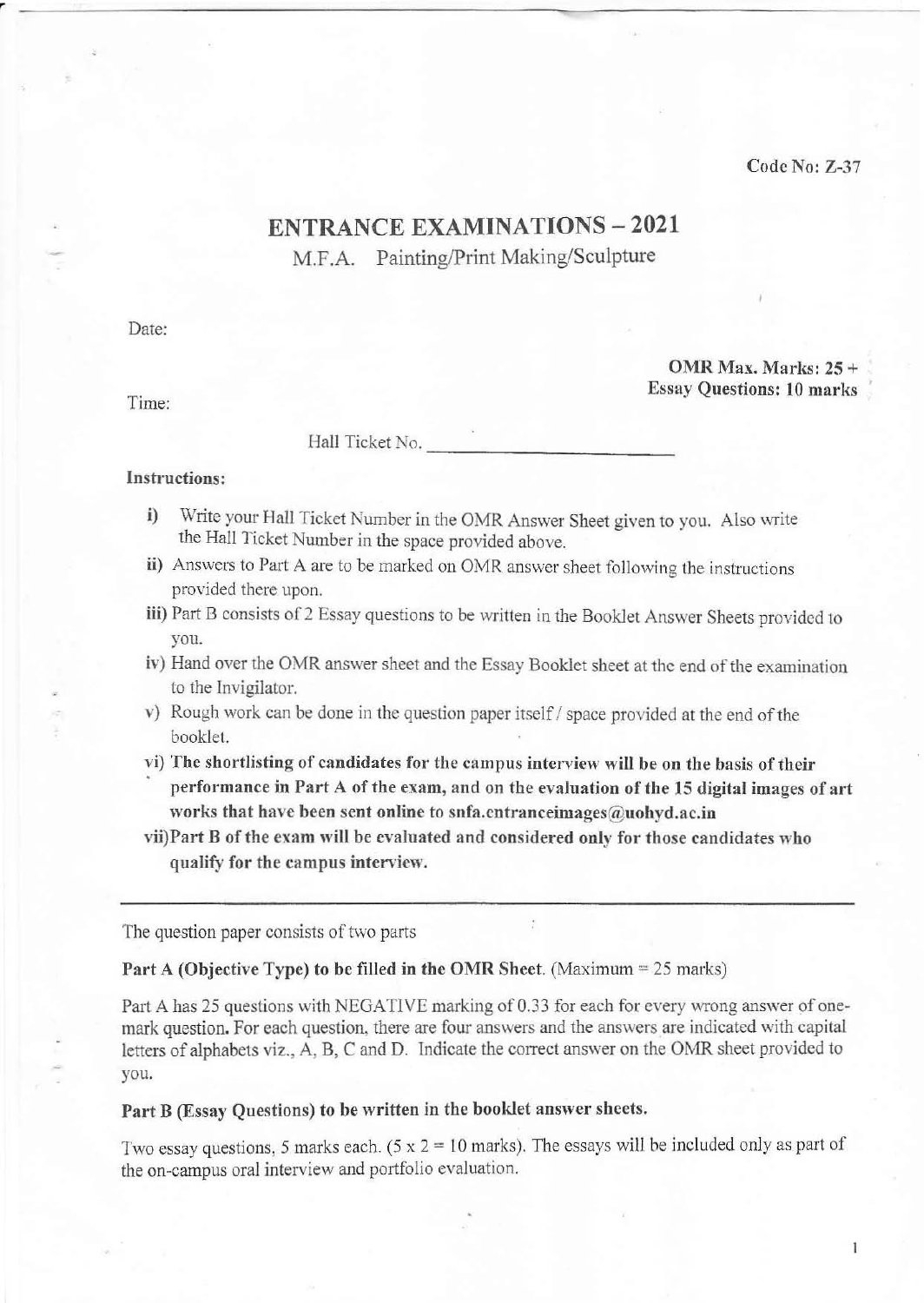~====~-~-= ~~~~----------------------~=======

- 1. Which of the following works could be considered as an example of digital artwork?
	- A. A painting of an early Apple computer done in oil on canvas with a paint brush.
	- B. A bronze statue with a figure famous in television or radio.
	- C. An artwork that combines images drawn on the computer with video clips.
	- D. Art made from recycled pieces of old televisions, radios and desktop computers.
- 2. Select the correct sequence of four-colour offset printing.
	- A. Cyan, Magenta, Yellow, Black.
	- B. Black, Cyan, Magenta, Yellow.
	- C. Yellow, Black, Cyan, Magenta.
	- D. Magenta, Yellow, Black, Cyan
- 3. Name the founder of metaphysical art whose works often use long shadows, Roman arcades, mannequins and inconsistent perspectives.
	- A. Max Ernst
	- B. Salvador Dali
	- C. Giorgio de Chirico
	- D. Francis Bacon
- 4. Ukiyo-e is a famous genre of painting and woodblock print-making in
	- A. China
	- B. Korea
	- C. Japan
	- D. Thailand
- 5. NFT stands for
	- A. Need for transfer.
	- B. Non fungible tokens.
	- C. Non functionable token.
	- D. Non feasible tokens
- 6. Identify the correct chronological sequence:
	- A Dancing girl from Indus Valley, Khajuraho Temple, Bhimbetka, Sanchi Stupa.
	- B. Dancing girl from Indus Valley, Bhimbetka, Khajuraho Temple, Sanchi Stupa.
	- C. Bhimbetka, Khajuraho Temple, Sanchi Stupa, Dancing girl from Indus Valley.
	- D. Bhimbetka, Dancing girl from Indus Valley, Sanchi Stupa, Khajuraho Temple.

2

 $2 - 37$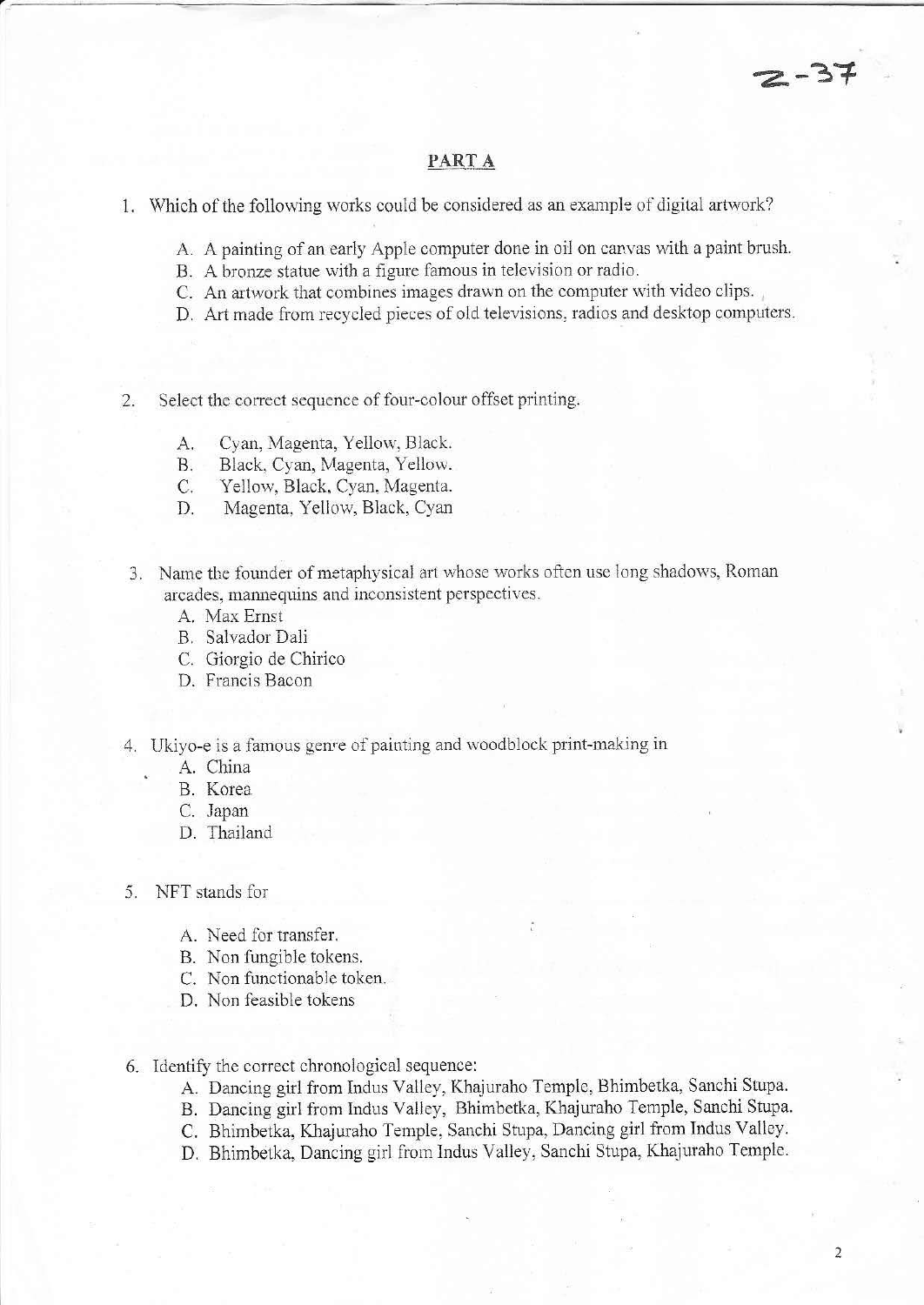7. Which tribe was the inspiration behind the sculptures of Ram Kinkar Baij?

- A. Santhal
- B. Bhil
- C. Gond
- D. Naga
- 8. The Central Vista Project refers to
	- A. The ongoing redevelopment of India's central administrative area near Raisina Hill in New Delhi
	- B. The planning of a vista point from wh.ch to view the annual parade from the Red Fort area
	- C. The project to centralize the planning of future architectural monuments
	- D. The project to develop the fiverfront banks of the Ganga at Varanasi
- 9. The fukuoka Prize is an award established by the city of Fukuoka and the Fukuoka City International Foundation to honor the outstanding work of individuals or organizations in preserving or creating Asian culture. The Indian who won this prize in 2021 is
	- A. Girish Karnad
	- B. P Sainath

C. Bhimsen Joshi

D. P V Sindhu

10. Consider the following statements:

1. Blue Rider Movement was formed in 1911 in Munich, and led by Wassily

Kandinsky.

II. *Olympia* is a painting done by Edouard Manet which shows a picnic in a rural setting with a two fully dressed men, a nude, and a scantily dressed female bather. 111. *The Dance ll,* was painted by Henri Matisse in 1910 at the height of the Fauvist movement.

IV. Ways of Seeing is a book on the history, theory and criticism of art written by

K.G. Subramanyan.

Which of the above statements is/are correct?

- A. I and II
- B. II and 1lI
- C. II, III and IV
- D. I and III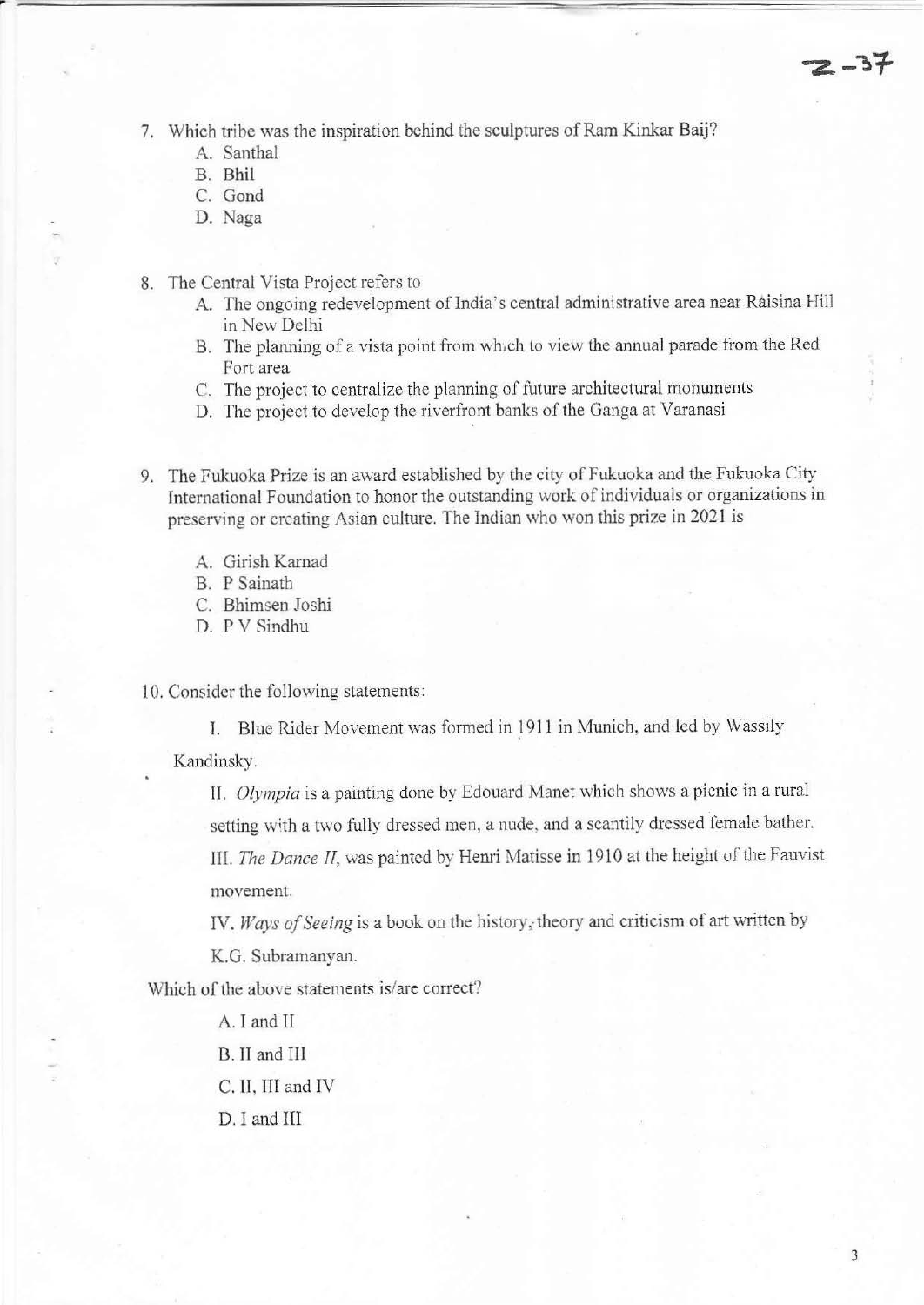4

11. Black Lives Matter is a

-~--- ------------------~.-- ~------------

- A. A black fungus responsible for the spread of the corona virus
- B. A social movement in America dedicated to fighting racism and police brutality against Black people
- C. A movement to use black banners to protest against environmental degradation
- D. The tradition of using black and white photography to document industrial Jabor
- 12. Which of the following American abstract artists is known for his technique of pouring or splashing liquid household paint onto a horizontal surface?
	- A. Jackson Pollock
	- B. Mark Rothko<br>C. Willem de Ko
	- Willem de Kooning
	- D. Clyfford Still
- 13. Who was the first artist in India whose paintings were adapted to the techniques of mechanical print making?
	- A. Bose Krishnamachari
	- B. Krishna Reddy
	- C. Raja Ravi Varma
	- D. Jeram Patel
- 14. Consider the following statements;

1. 'Suprematist Composition' is a painting by Kazimir Malevich in 1916.

- II. 'The Night Watch' (1642) is a famous painting by Caravaggio.
- III. 'An Afternoon at La Grande Jatte' is a painting by Paul Cezanne.
- IV. Pablo Picasso's painting 'The Old Guitarist'  $(1903 04)$  belongs to a period which

is known as 'Blue Period'.

Which of the following statements is/are correct?

- A.I&TV
- B. II & III
- C.I&lll
- D. II & TV

15. Choose the correct sequence according to seniority:

- 1. Jayashrce Chakravarthy
- II. Nandalal Bose
- III. S. H. Raza
- TV. Benode Behari Mukherjee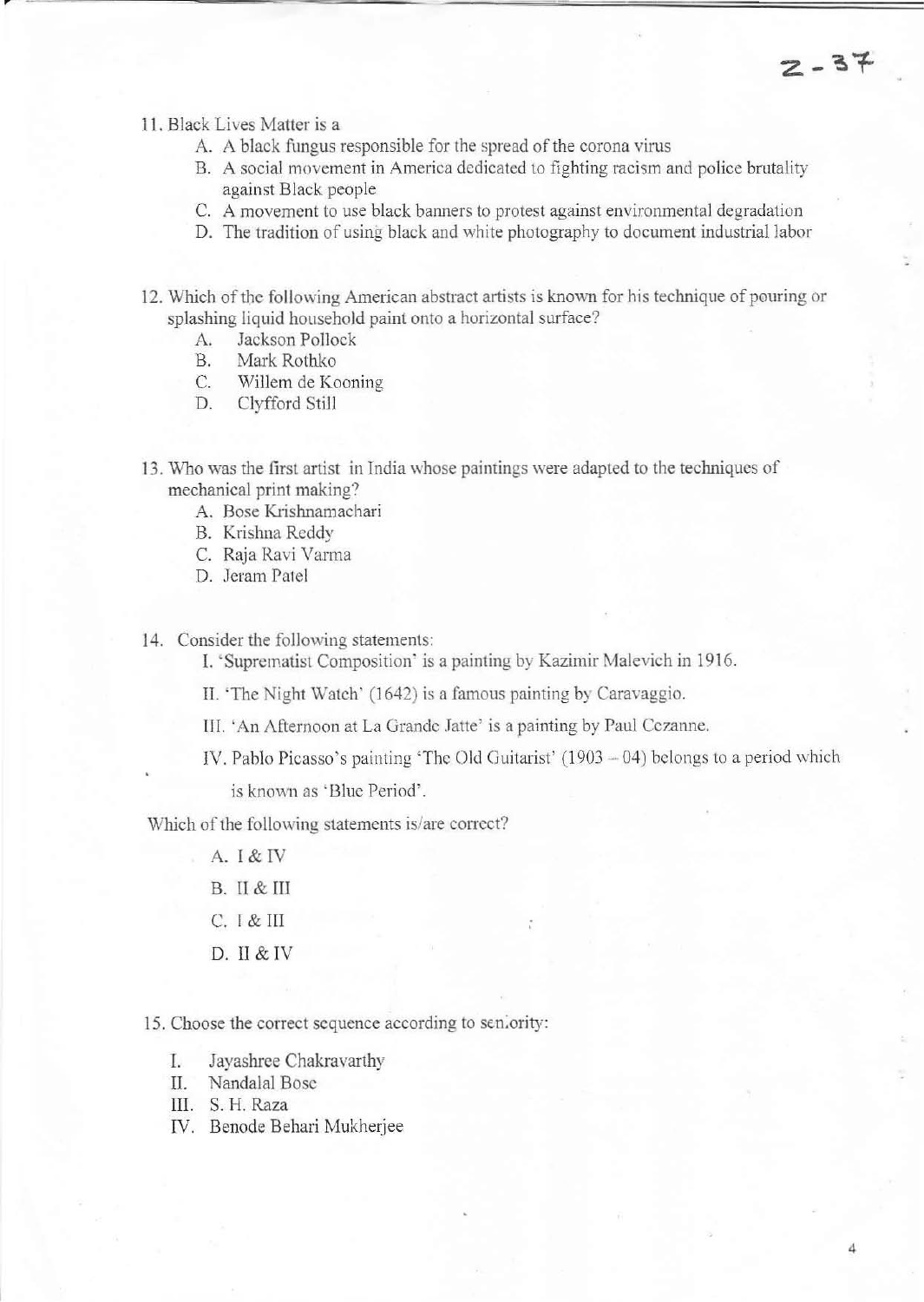A. I, II, IV, III B. I, IV, II, III C. II, IV, III, 1 D. II, I, IV, III

,

16. Match the following:

| A. Hindola Mahal | (i) Mahabalipuram      |
|------------------|------------------------|
| B. Charminar     | (ii) Mandu             |
| C. Draupadi Rath | (iii) Martand, Kashmir |
| D. Sun Temple    | (iv) Hyderabad         |

Codes:  $(A) (B) (C) (D)$ 

> A (iii) (iv) (ii) (i) B-(iv) (iii) (ii) (i) C. D. (ii) (iii) (i) (iv)  $(iv)$   $(i)$   $(iii)$

# 17. Who was the architect of the modern city of Chandigarh ?

- A. Charles Correa
- B. Le Corbusier
- C. Philip Johnson
- D, Satish Gujral

18 . Choose the correct sequence of usc in serigraphy process:

- A. Frame, Printing table, Exposing table, Squeeze
- B. Frame, Exposing table, Printing table, Squeeze.
- C. Exposing table, Printing table, Frame, Squeeze.
- D. Printing table. Exposing table. Frame. Squeeze.

19. Match the following artisl best known for their chosen mediums of creative practice

|        | A. Shilpa Gupta<br>B. Mrinalini Mukherjee<br>C. Rachel Whiteread<br>D. Antony Gormley |       |                 |      | $(i)$ Iron<br>(ii) Cement<br>(iii) Sound<br>(iv) Hemp Fibre |  |  |
|--------|---------------------------------------------------------------------------------------|-------|-----------------|------|-------------------------------------------------------------|--|--|
| Codes: | A)                                                                                    |       | $\vert B \vert$ | (C)  | (D)                                                         |  |  |
|        | А.                                                                                    | (iii) | (iv)            | (ii) | (i)                                                         |  |  |
|        | В.                                                                                    | (iv)  | (iii)           | (ii) | (i)                                                         |  |  |
|        | С.                                                                                    | (ii)  | (iv)            | (i)  | (ii)                                                        |  |  |
|        | D.                                                                                    | (iii) | (i)             | (ii) | (iv)                                                        |  |  |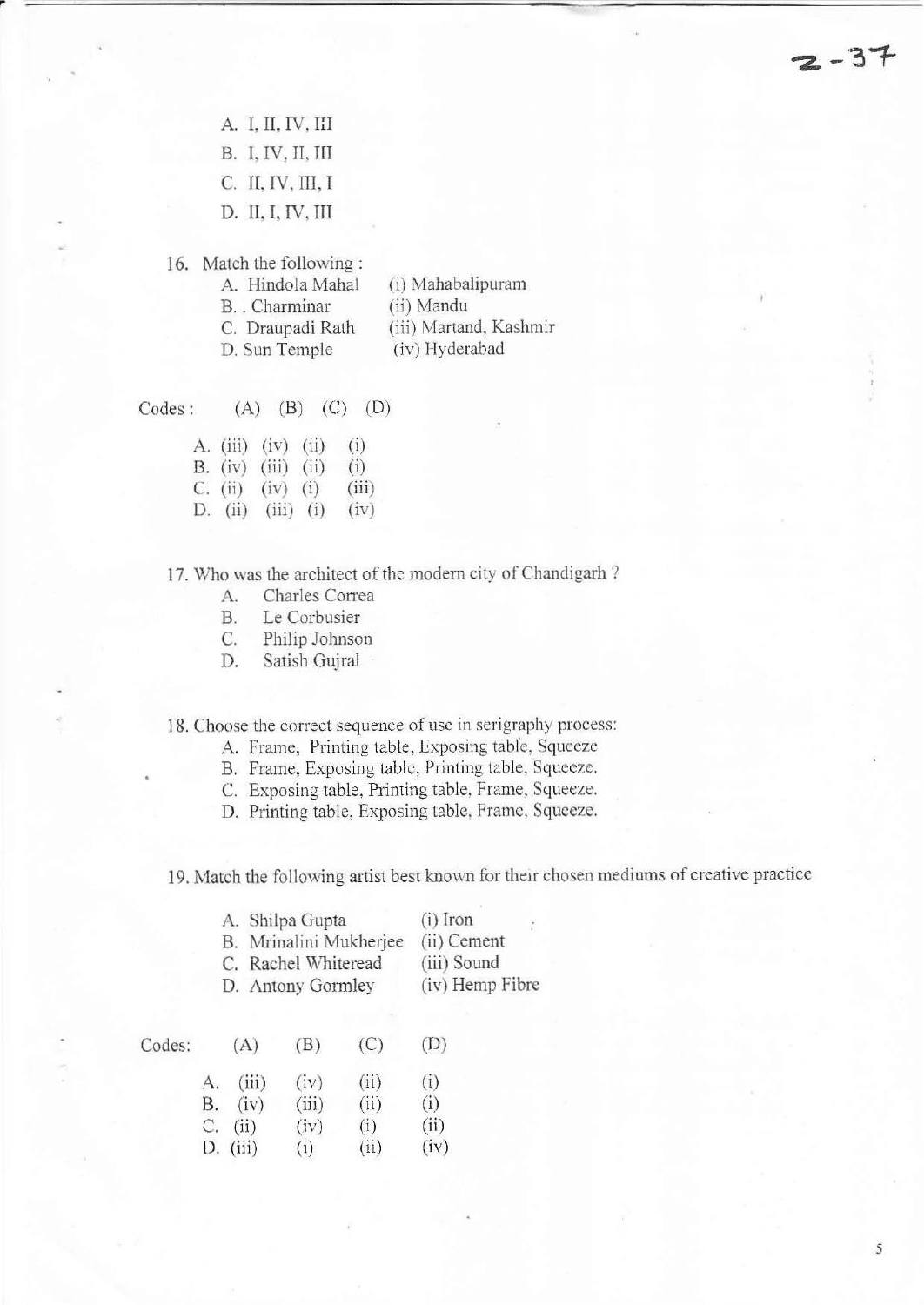- 20. Who is the artist whose works particularly reflects German culture and its collective histories, and are often done on a large scale and exposed to elements like acid and fire, incorporate materials such as lead, burned books, concrete, thorny branches, taw, ashes and shellac.
	- A. Paul Nash
	- B. Georg Baselitz
	- C. Anselm Kiefer
	- D. Casper David Friedrich
- 21. The Red Studio' is a famous painting by
	- A. Henri de Toulouse-Lautrcc
	- B. Henri Rousseau
	- C. Paul Gauguin
	- D. Henri Matisse
- 22. The medium for which lady sculptor Marie Tussaud became famous is
	- A. Bronze
	- B. Papicr mache
	- C. Wax
	- D. Cascin
- 23. The artists Christo Vladimirov Javacheff and Jeanne -Claudc Dcnat de Gui llebon, known as Christo and Jeanne-Claude, were noted for their
	- A. Site-specific environmental installations
	- B. Mobile and hanging sculptures
	- C. Documentary Films on migrant labor
	- D. Miniature paintings using mineral and vegetable colors
- 24. Which of the following of Indian contemporary women artists is known for her works using casein medium?
	- A. Navjot Altaf
	- B. Nalini Malani
	- C. Nilima Sheikh
	- D. Mithu Sen
- 25. The artist Ustad Mansur is best known for his works depicting
	- A. Calligraphic verses from the Quran
	- B. Domestic interior scenes of British Residency officials
	- C. Animal drawings done in the court of Emperor lahangir
	- D. Botanical drawings done for scientific documentation of Indian plants

 $2 - 37$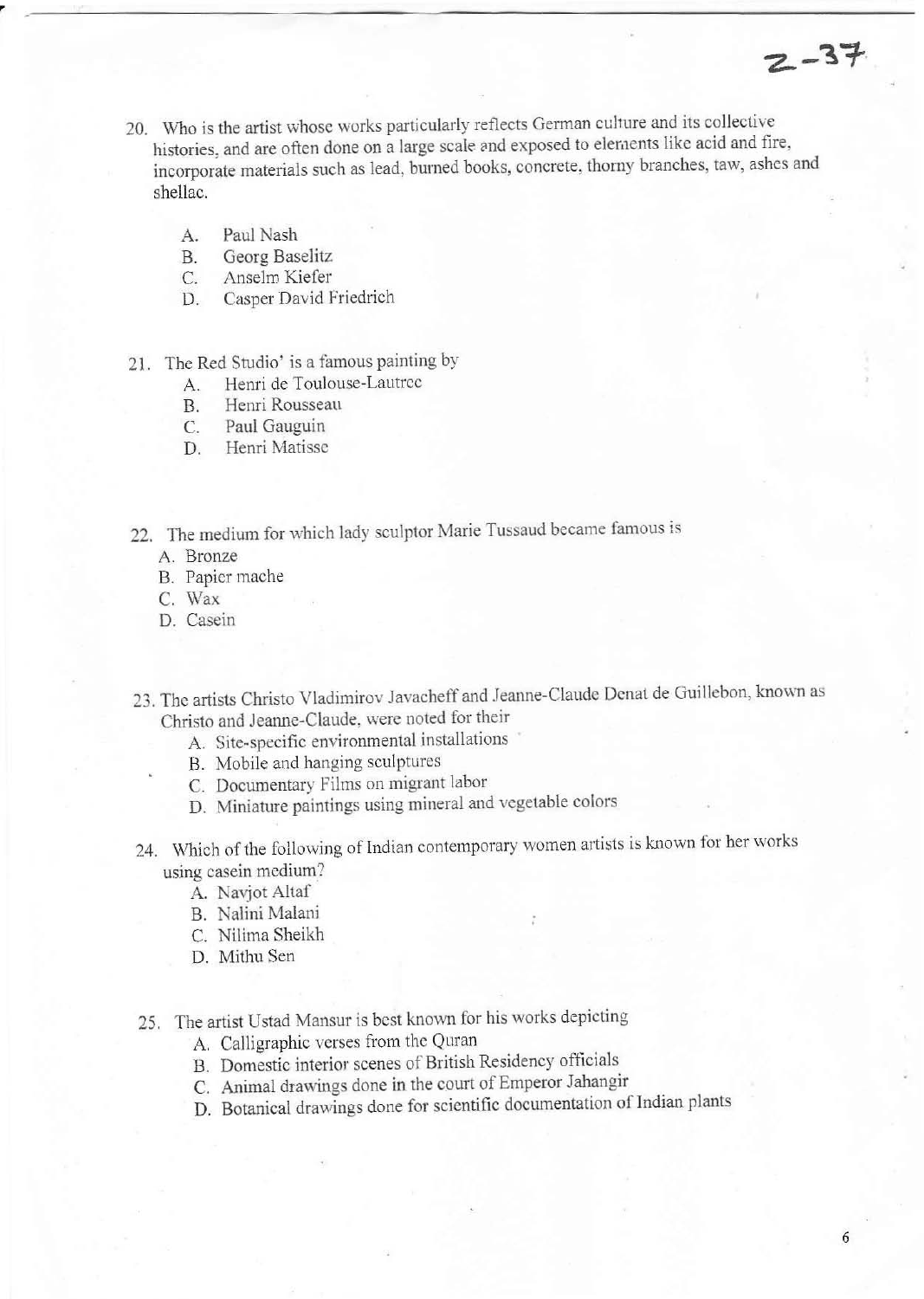### **PART B**

### ESSAY QUESTIONS

*Write 2 essays, in your own words, on the topics assigned below. The essays will be evaluated for their ability to convey ideas, and to write in meaningful ways about visual image<sup>®</sup> and art practices. The essays will be addressed, and included as part of the campus interview and portfolio evaluation.* 

#### $(5 x 2 = 10 \text{ marks})$

- 1. Write an essay outlining your interests and preoccupations in your journey as an artist. Tell us about the themes, media, materials and working processes that have sustained your interest over the past few years. What are the specific artistic plans that you wish to pursue during the MFA program? Why did you choose to apply to the Department of Fine Arts in S.N. School at the University of Hyderabad?
- 2. Mention at least 3 artists and their art works which have influenced and impacted your own growth and practice as an artist. Tell us why these particular artists have been a source of artistic and personal inspiration 10 you.